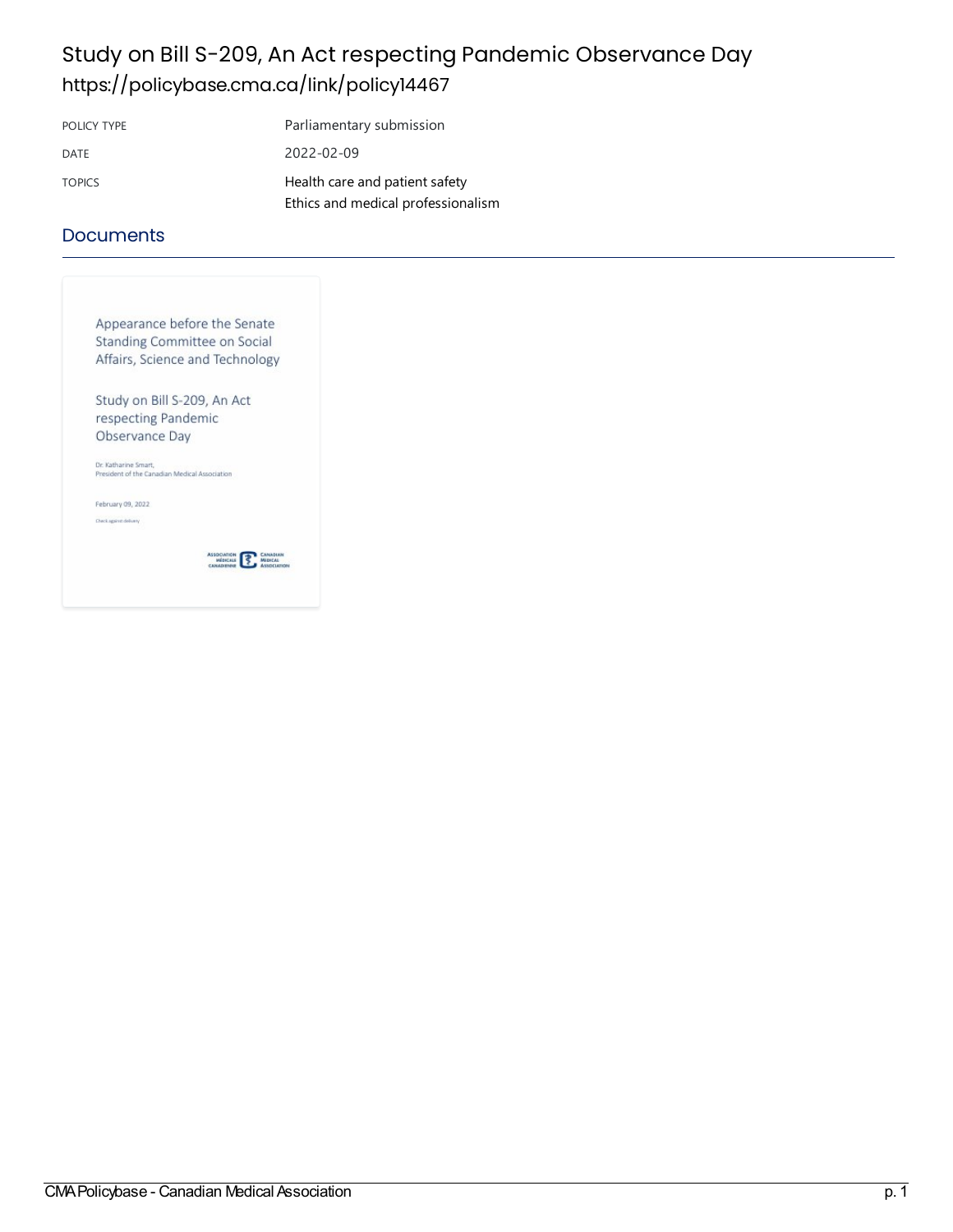CMA Submission to the Standing Committee on Human Resources, Skills and Social Development and the Status of Persons with Disabilities' study of Bill C-3, An Act to amend the Criminal Code and the Canada Labour Code <https://policybase.cma.ca/link/policy14464>

POLICY TYPE Parliamentary submission DATE 2021-12-15 TOPICS **Health care and patient safety** Ethics and medical [professionalism](https://policybase.cma.ca/list?q=topic%253A%2522Ethics%20and%20medical%20professionalism%2522&p=1&ps=&sort=title_sort%20asc)

### **Documents**



1410, pl. den tauen filmir / Étair Towers Prace, bur. I Suite 600 .<br> Critique ON: H1J 950 .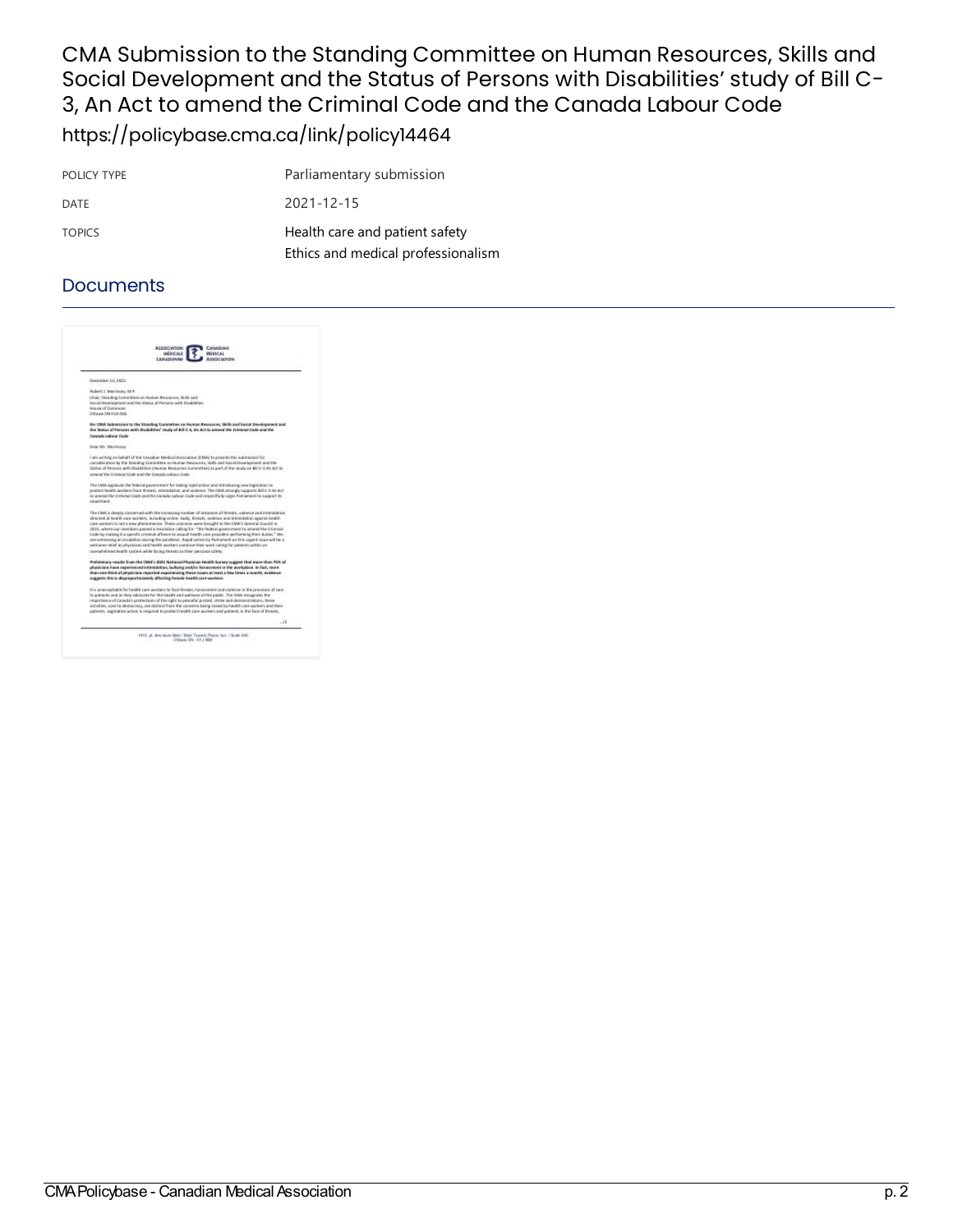## Vaccine acceptance <https://policybase.cma.ca/link/policy14450>

| POLICY TYPE   | Policy document                                 |
|---------------|-------------------------------------------------|
| DATE          | 2021-08-21                                      |
| <b>TOPICS</b> | Health care and patient safety                  |
|               | Population health, health equity, public health |

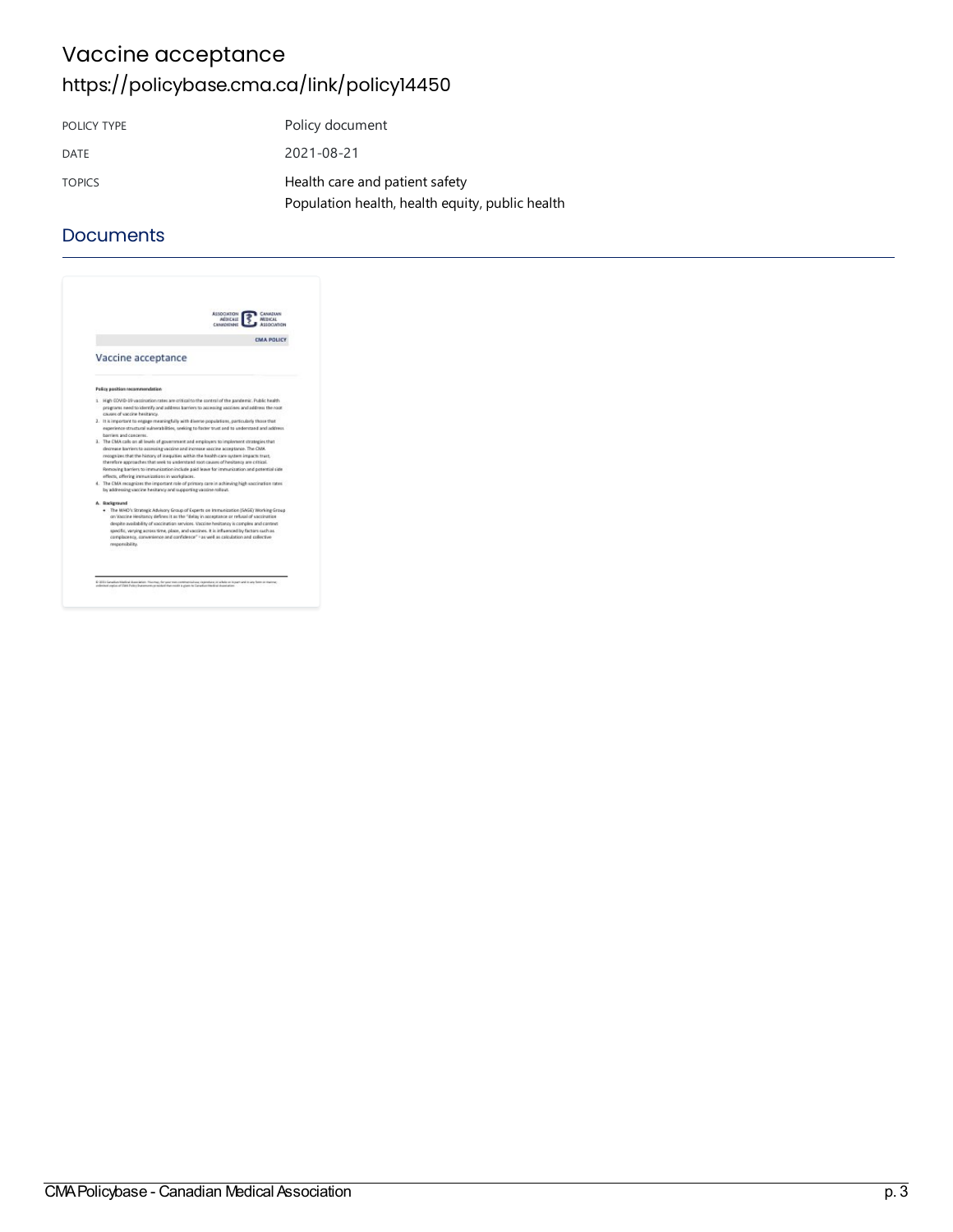## Return to school during COVID-19 <https://policybase.cma.ca/link/policy14452>

| POLICY TYPE   | Policy document                                 |
|---------------|-------------------------------------------------|
| DATE          | 2021-08-21                                      |
| <b>TOPICS</b> | Health care and patient safety                  |
|               | Population health, health equity, public health |

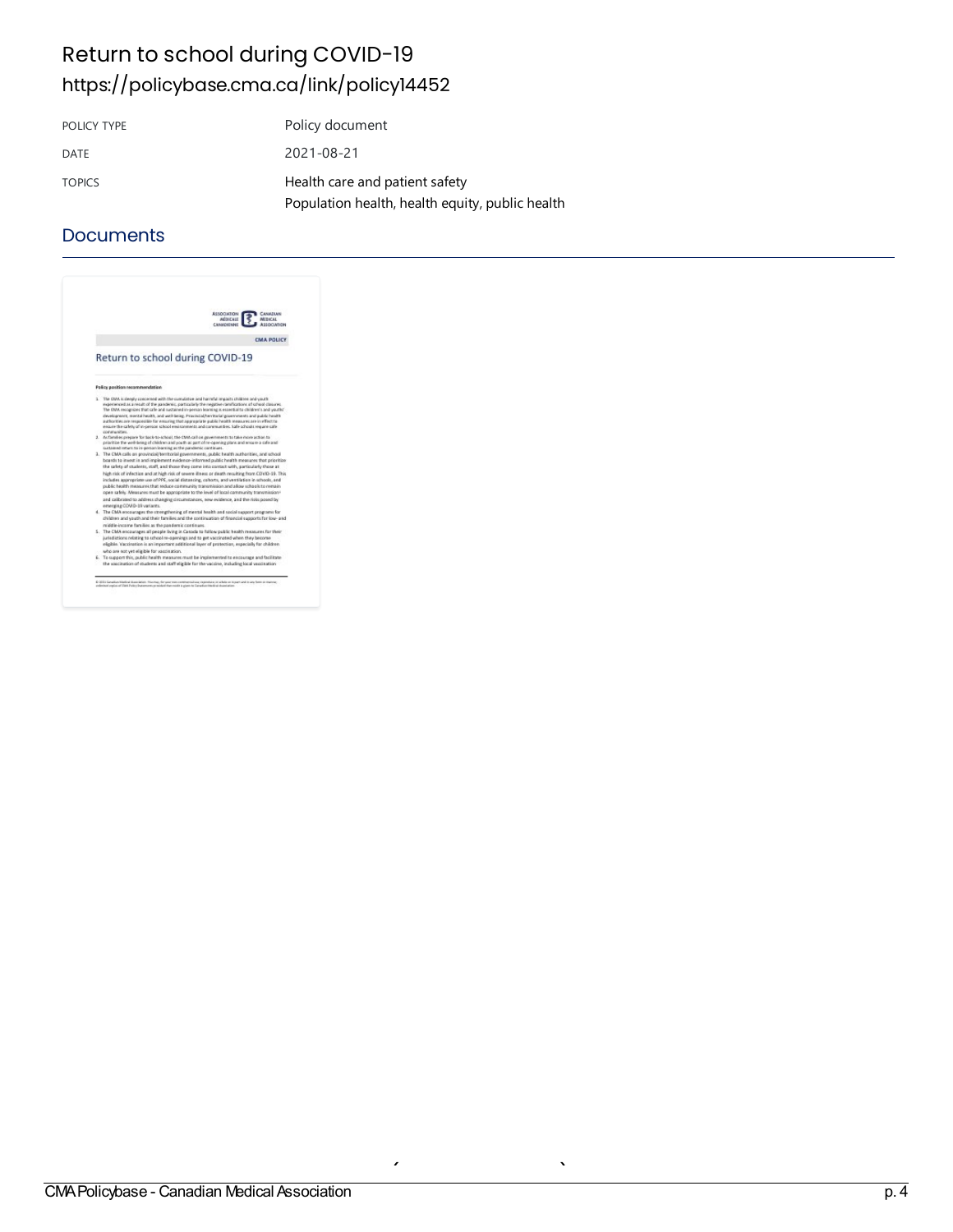# Interchangeability of vaccines (vaccine mixing) <https://policybase.cma.ca/link/policy14453>

POLICY TYPE Policy document DATE 2021-08-21 TOPICS **Health care and patient safety** [Population](https://policybase.cma.ca/list?q=topic%253A%2522Population%20health,%20health%20equity,%20public%20health%2522&p=1&ps=&sort=title_sort%20asc) health, health equity, public health

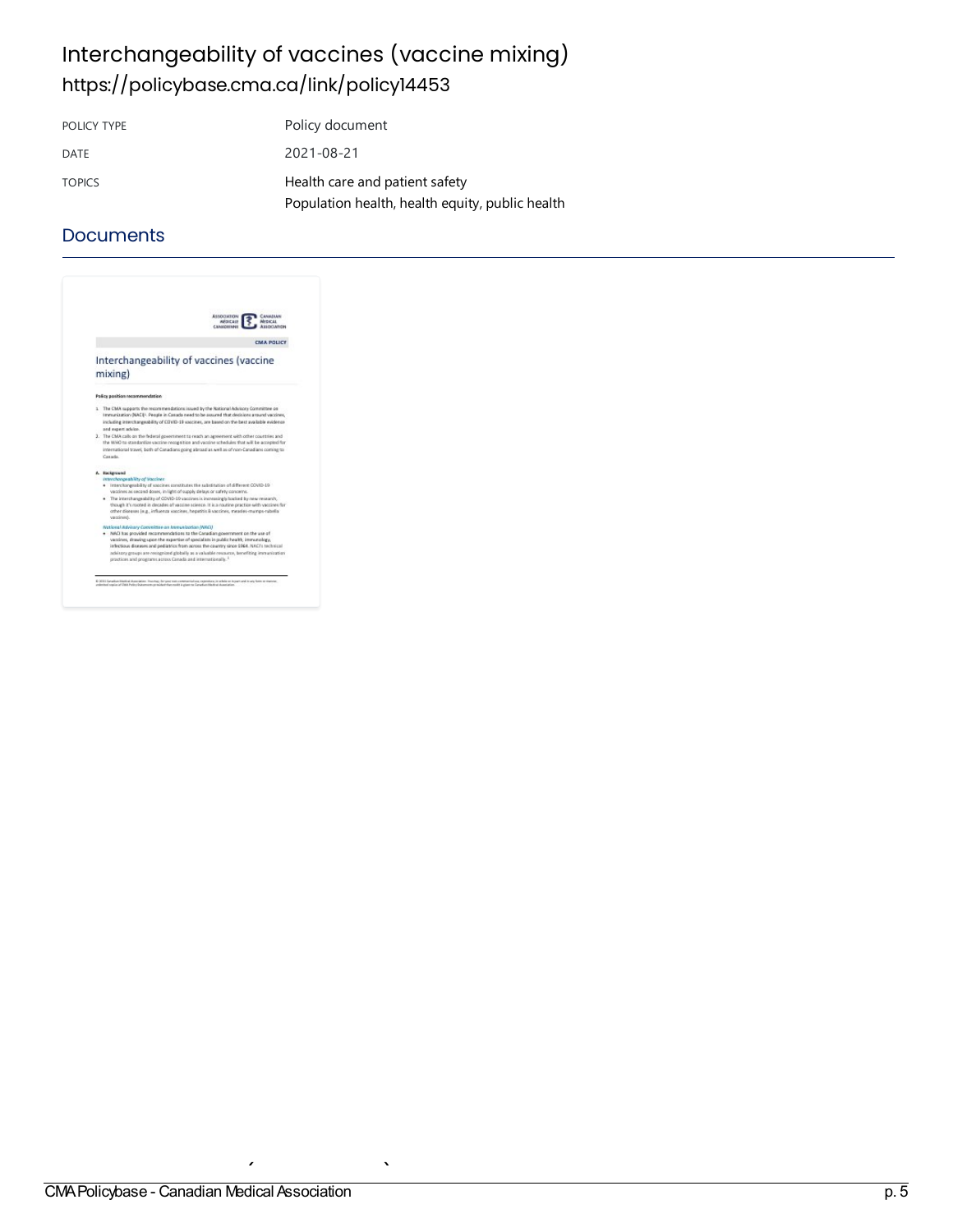## Firearms Control (Update 2021) <https://policybase.cma.ca/link/policy14401>

| POLICY TYPE     | Policy document                                                                   |
|-----------------|-----------------------------------------------------------------------------------|
| DATE            | 2021-07-15                                                                        |
| <b>REPLACES</b> | Firearms control (Update 2001)                                                    |
| <b>TOPICS</b>   | Population health, health equity, public health<br>Health care and patient safety |

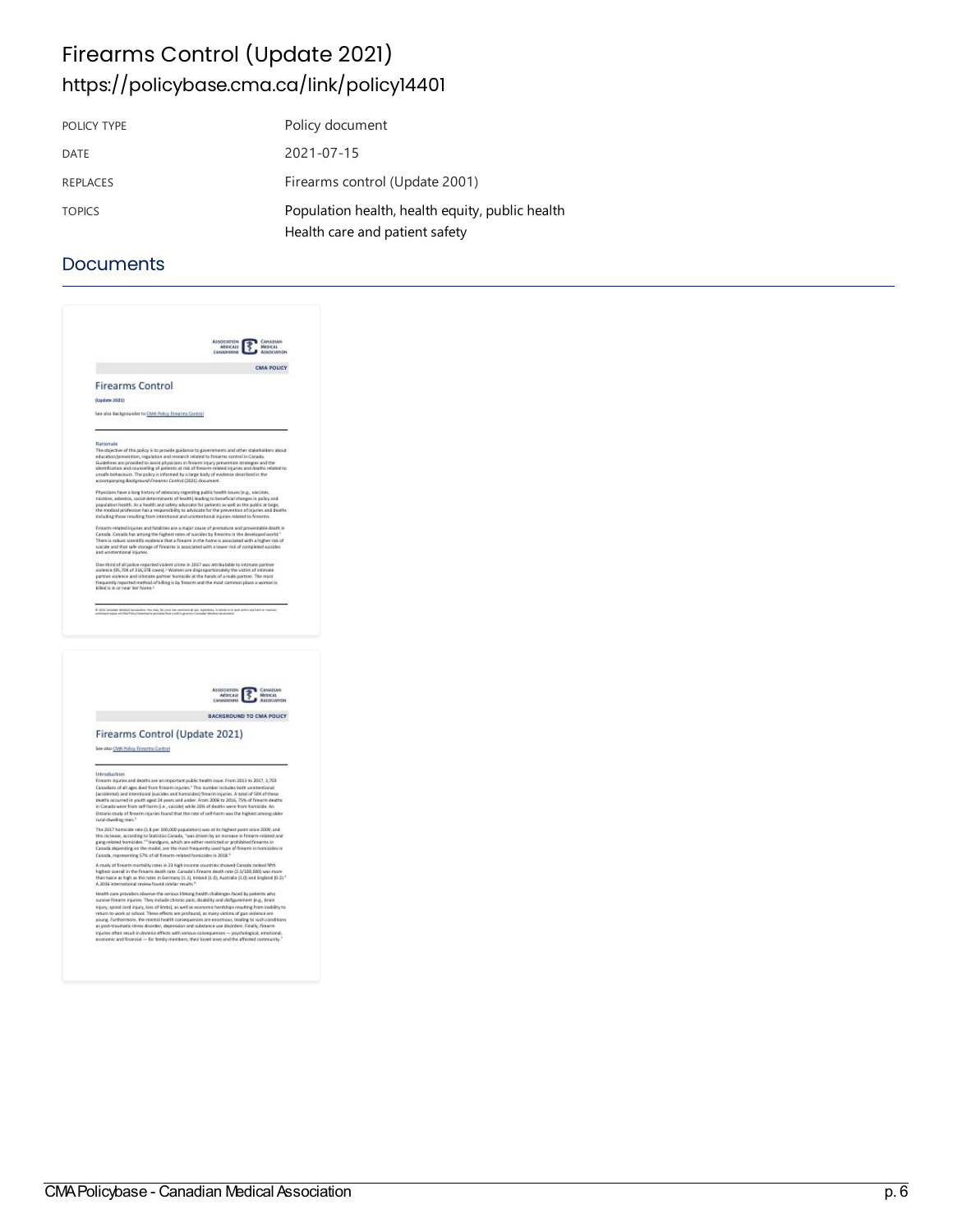# The Canadian Interdisciplinary Palliative Care Competency Framework <https://policybase.cma.ca/link/policy14439>

| POLICY TYPE   | Policy endorsement                                                                |
|---------------|-----------------------------------------------------------------------------------|
| DATE          | 2020-12-05                                                                        |
| <b>TOPICS</b> | Health care and patient safety<br>Population health, health equity, public health |

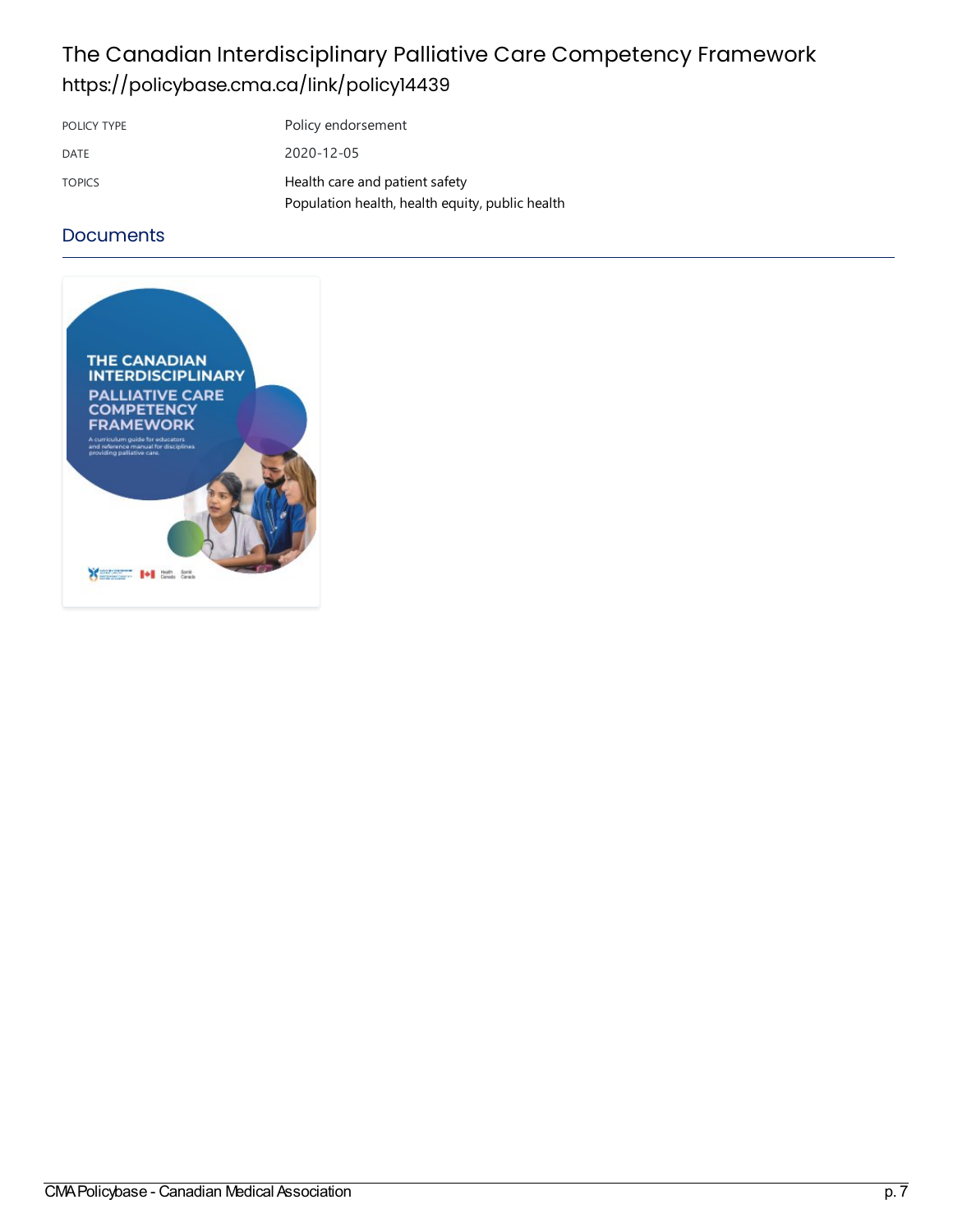### Committee Appearance - Justice and Human Rights: Bill C-7 - Amending the Criminal Code Regarding Medical Assistance in Dying <https://policybase.cma.ca/link/policy14374>

POLICY TYPE Parliamentary submission DATE 2020-11-05 TOPICS **Health care and patient safety** 

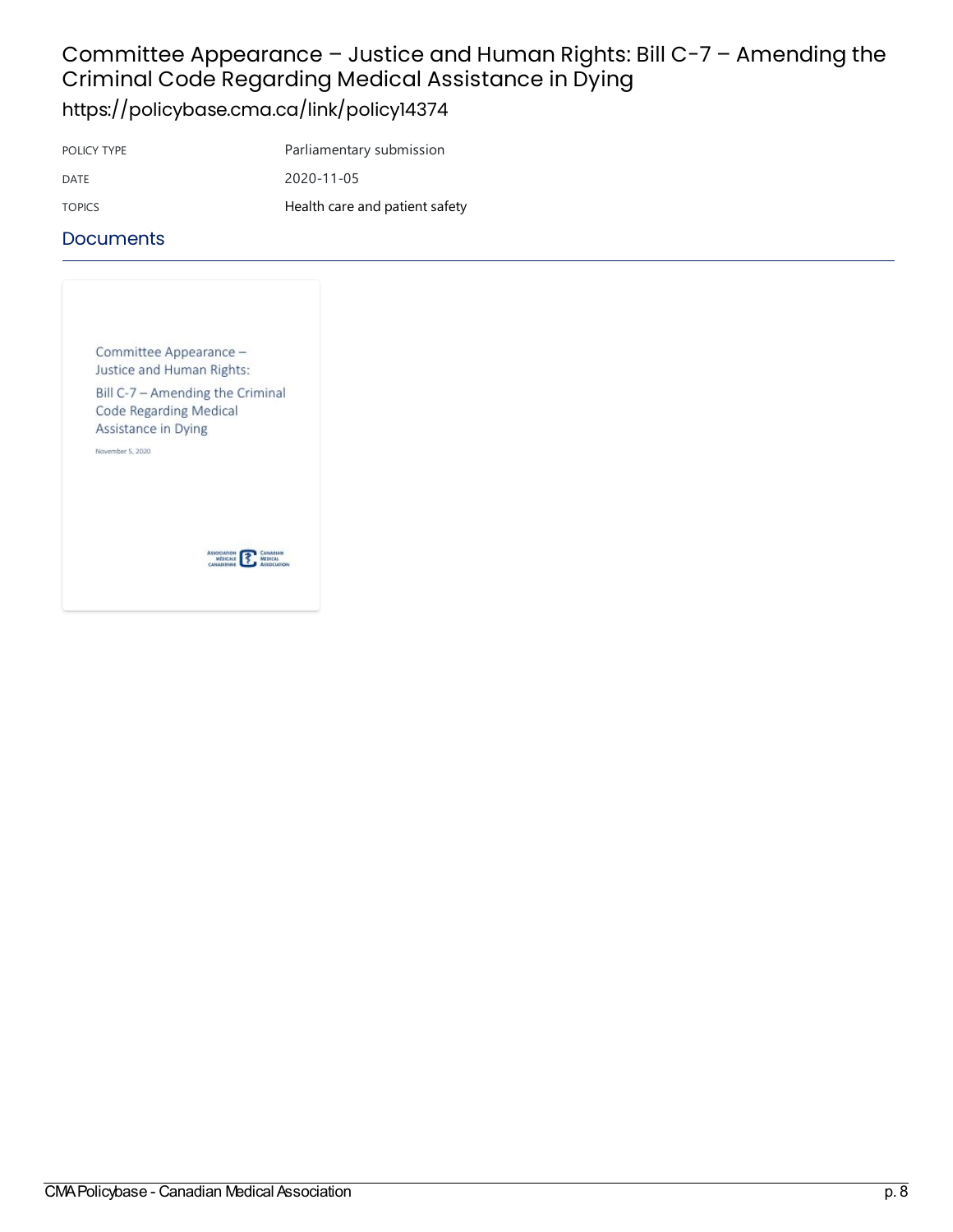## CMA Pre-budget Submission <https://policybase.cma.ca/link/policy14259>

| POLICY TYPE   | Parliamentary submission                                                                                     |
|---------------|--------------------------------------------------------------------------------------------------------------|
| <b>DATE</b>   | 2020-08-07                                                                                                   |
| <b>TOPICS</b> | Physician practice, compensation, forms<br>Health information and e-health<br>Health care and patient safety |
|               | Health systems, system funding and performance                                                               |

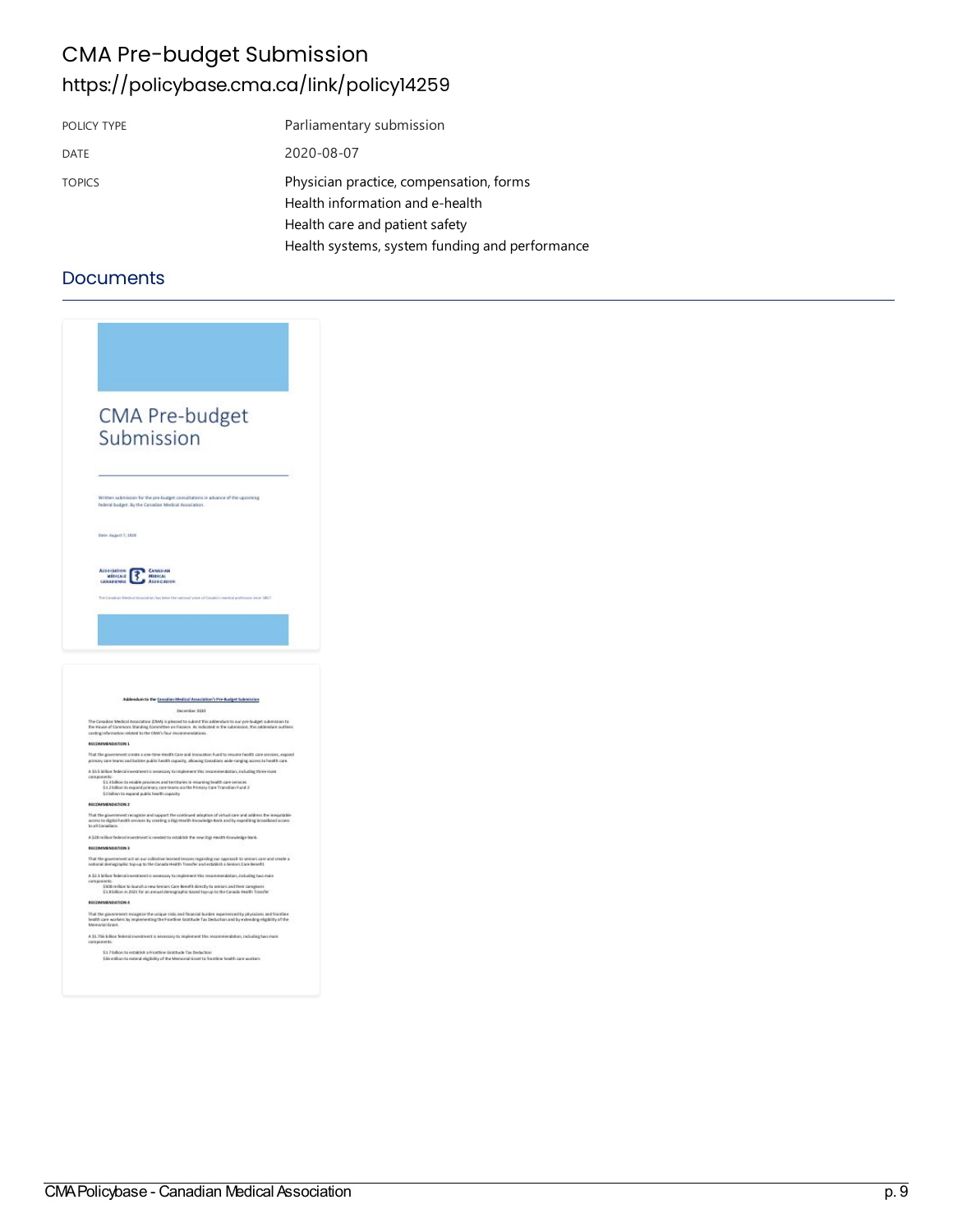## CMA Statement on Racism <https://policybase.cma.ca/link/policy14245>

| POLICY TYPE   | Policy document                    |
|---------------|------------------------------------|
| DATE          | 2020-06-02                         |
| <b>TOPICS</b> | Ethics and medical professionalism |
|               | Health care and patient safety     |

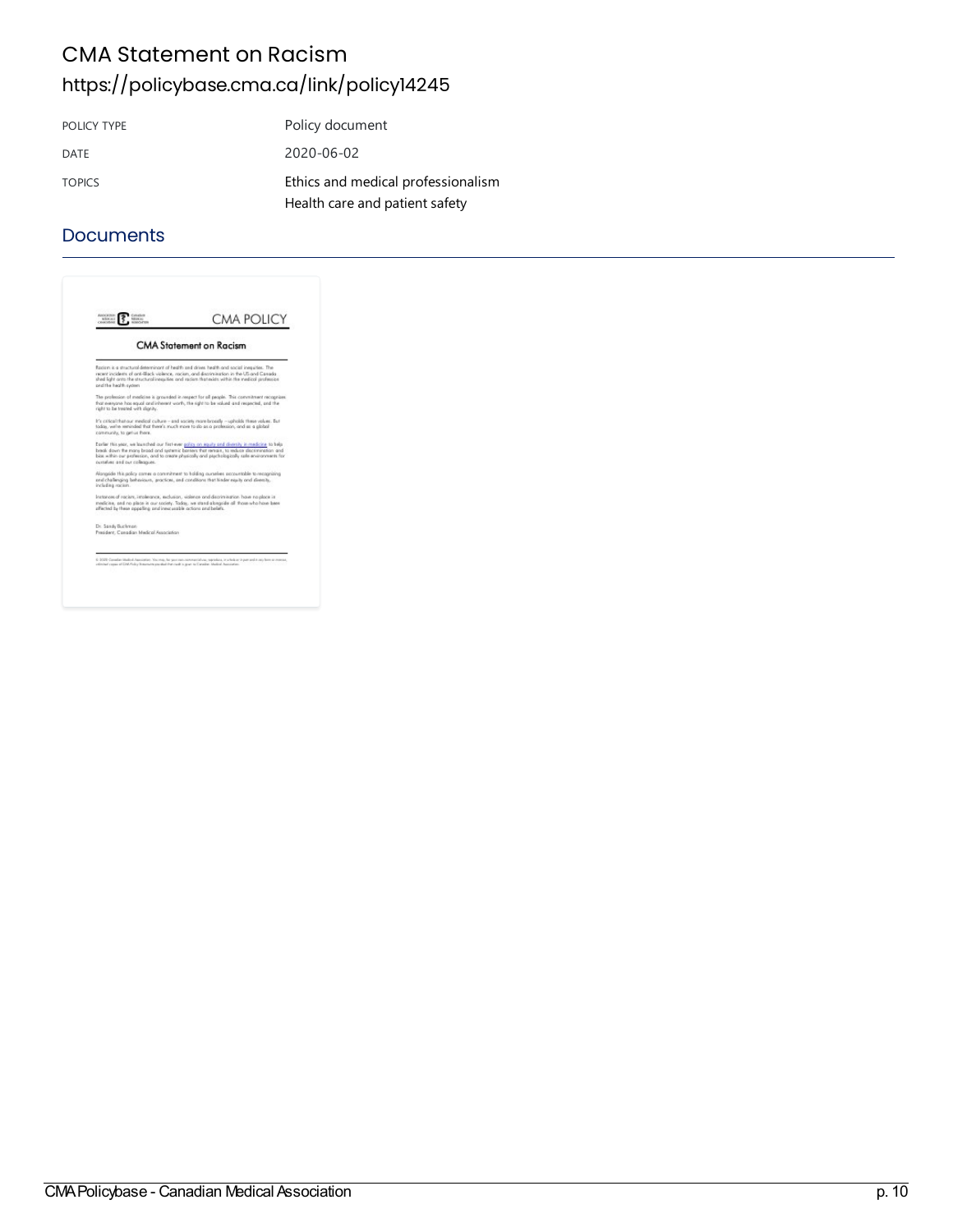## Responding to the COVID-19 pandemic: Federal measures to recognize the significant contributions of Canada's front-line health care workers <https://policybase.cma.ca/link/policy14211>

POLICY TYPE **PARTIA** Parliamentary submission DATE 2020-05-28 TOPICS TOPICS Health care and patient safety

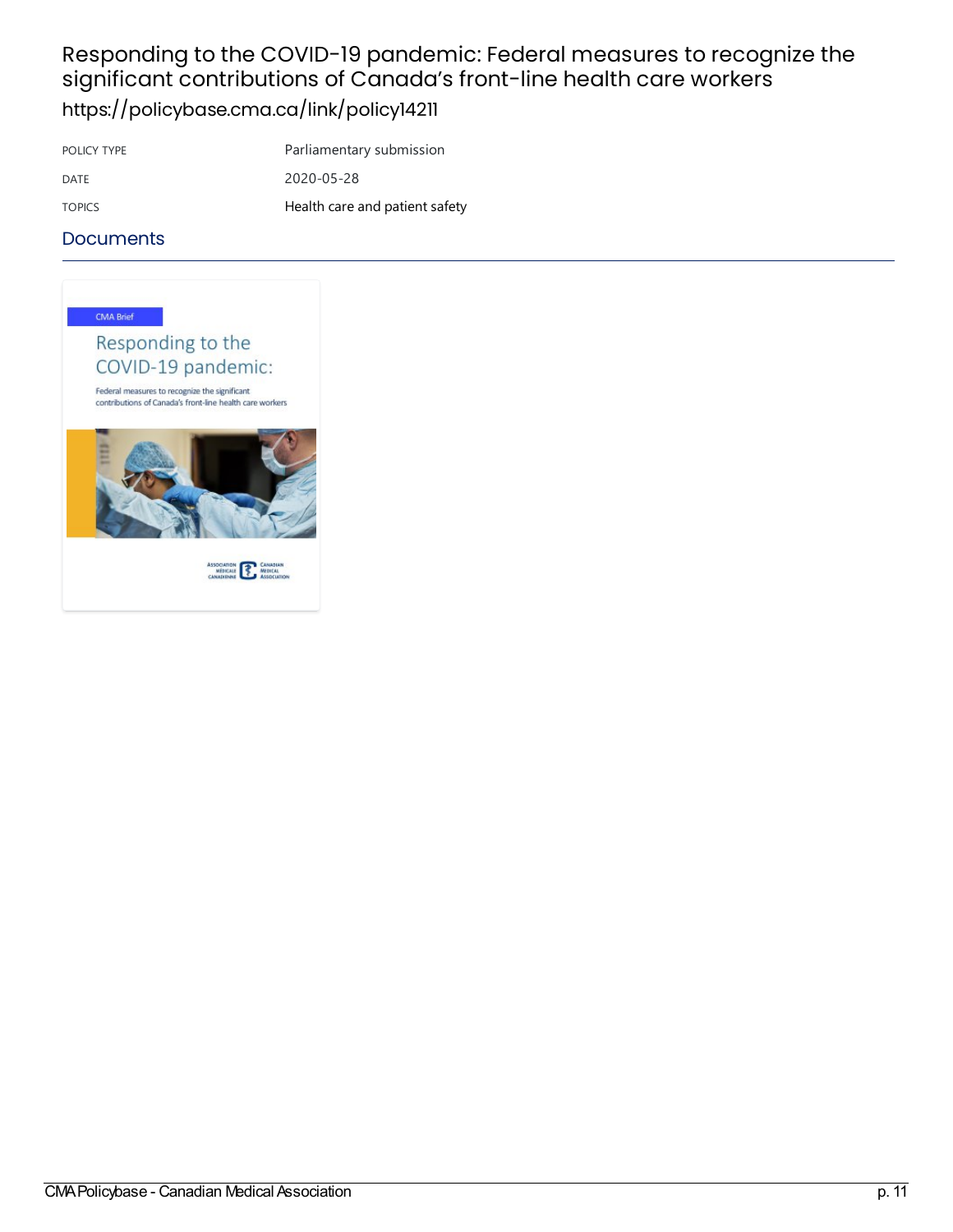## Framework for Ethical Decision Making During the Coronavirus Pandemic <https://policybase.cma.ca/link/policy14133>

POLICY TYPE Policy document DATE 2020-04-01 TOPICS Ethics and medical [professionalism](https://policybase.cma.ca/list?q=topic%253A%2522Ethics%20and%20medical%20professionalism%2522&p=1&ps=&sort=title_sort%20asc) Health care and patient safety

| Framework for Ethical Decision Making During the<br>Coronavirus Pandemic |                                                                                                                                                                                                                                                                                                                                                                                                                                                                                                                                                                                                                                                                                                                                                                                                                                                                                 |
|--------------------------------------------------------------------------|---------------------------------------------------------------------------------------------------------------------------------------------------------------------------------------------------------------------------------------------------------------------------------------------------------------------------------------------------------------------------------------------------------------------------------------------------------------------------------------------------------------------------------------------------------------------------------------------------------------------------------------------------------------------------------------------------------------------------------------------------------------------------------------------------------------------------------------------------------------------------------|
| casacity.                                                                | The current global pandemic caused by the novel conceptive has presented the interschional<br>medical continuativ with unprecedented ethical challenges. The report difficult of these has<br>involved moking decisions about access to spance resources when demand putweight.                                                                                                                                                                                                                                                                                                                                                                                                                                                                                                                                                                                                 |
| policents.                                                               | In Canada, it is well accepted that everyone should have an equal opportunity to access and<br>receive medical tractment. This is possible when there are sufficient resources. But in contexts<br>of necessors soperity, when there are insufficient resources, clifficult decisions howe to be mode-<br>about who receives critical case (e.g., ICU beds, wertlators) by Viceina patients. Triage is a<br>process for determining which potients receive treatment and/or which level of core under<br>what circumstances in contests of negasce econols. Priority-setting for resource allocation<br>becomes more ethically complex during catastrophic times or in public health emergencies,<br>such as today's CDWD-19 pandemic, when there is a need to manage a potential surge of                                                                                      |
| clinical and irthical decisions and the reasoning behind them.           | Physicians from China to Italy to Spain to the United States have found themselves in the<br>unforhomoble position of having to triage their most seriously ill potients and slecide which<br>press should have access to wertilizers and which should not, and which allocation criteria.<br>should be used to replacities a decisions. While the Canadian Medical Association hopes that<br>Consider physicians will not be faced with these agonizing choices, it is our intent, through<br>this hamework, to provide them with guidance in case they do and enable them to make<br>ethically justifiable informed decisions in the lace of difficult ethical dilemmas. Involving this<br>framework to ground decisions about who has access to critical care and who does not<br>should paik be mode as a last report. As always, alwaisians should consider document their |
| documents and frameworks.                                                | Generally, the CMA would spend many months in deliberations and consultations with<br>numerous stokeholders, including potients and the public, belone producing a document such.<br>as this cas. The current struction, unfortunately, did not allow for such a process. We have<br>turned instead to plocuments, reports and policies produced by our frailers colleagues and<br>ethiciate peal physiciate from Concello and pround the world, as well as provincial limel                                                                                                                                                                                                                                                                                                                                                                                                    |
|                                                                          | @ 2020 Canadan Medinal these inters. You may, he procreate commented into supplied as it which is no under and in any farm or manner.                                                                                                                                                                                                                                                                                                                                                                                                                                                                                                                                                                                                                                                                                                                                           |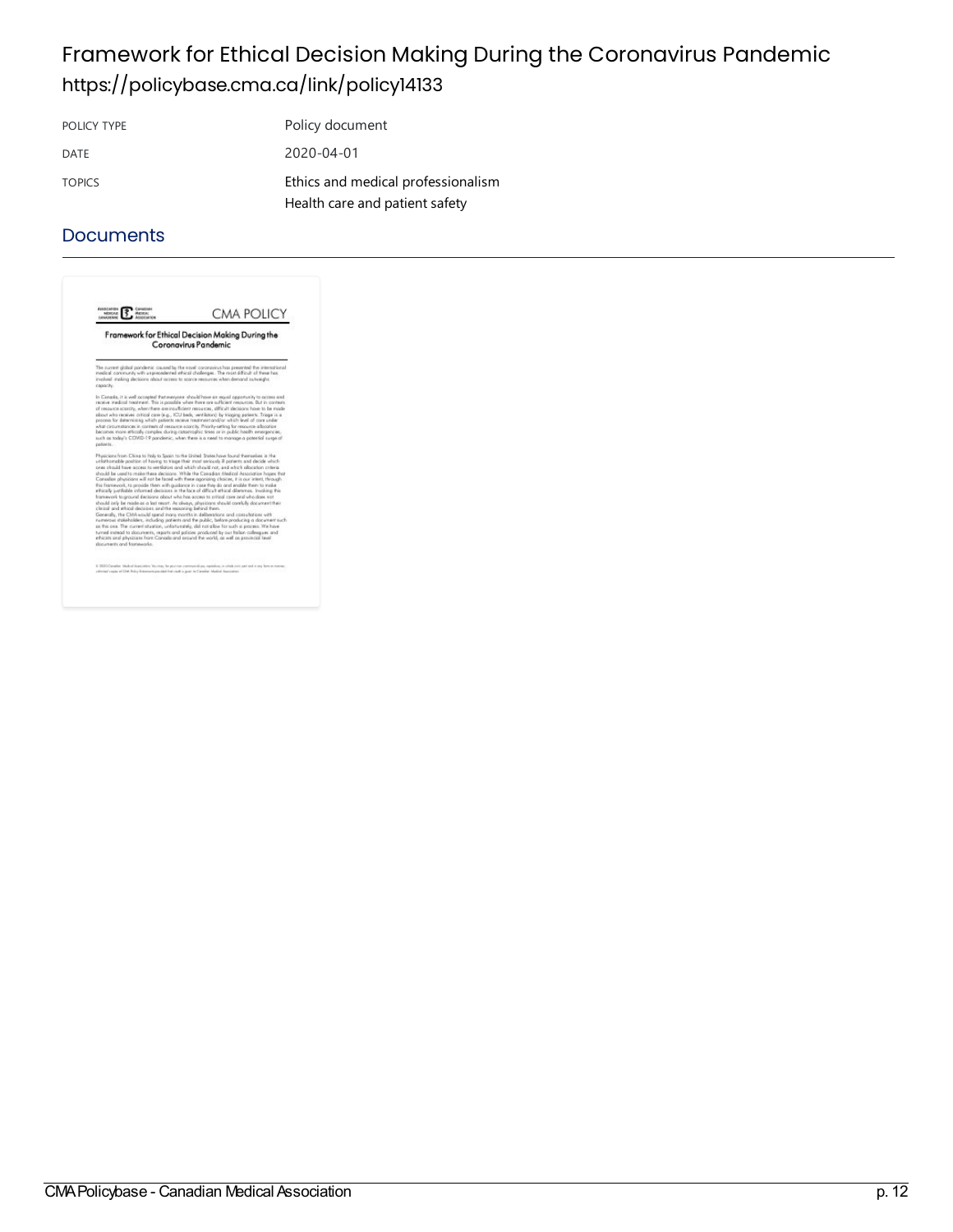# Emergency federal measures to care for and protect Canadians during the COVID-19 pandemic

# <https://policybase.cma.ca/link/policy14132>

| POLICY TYPE   | Parliamentary submission       |
|---------------|--------------------------------|
| DATE          | 2020-03-16                     |
| <b>TOPICS</b> | Health care and patient safety |

#### **Documents**



1410, pl. des tours Blair J'élair Towen Place.<br>bar. J'éalte 500, Ottaves ON KY 589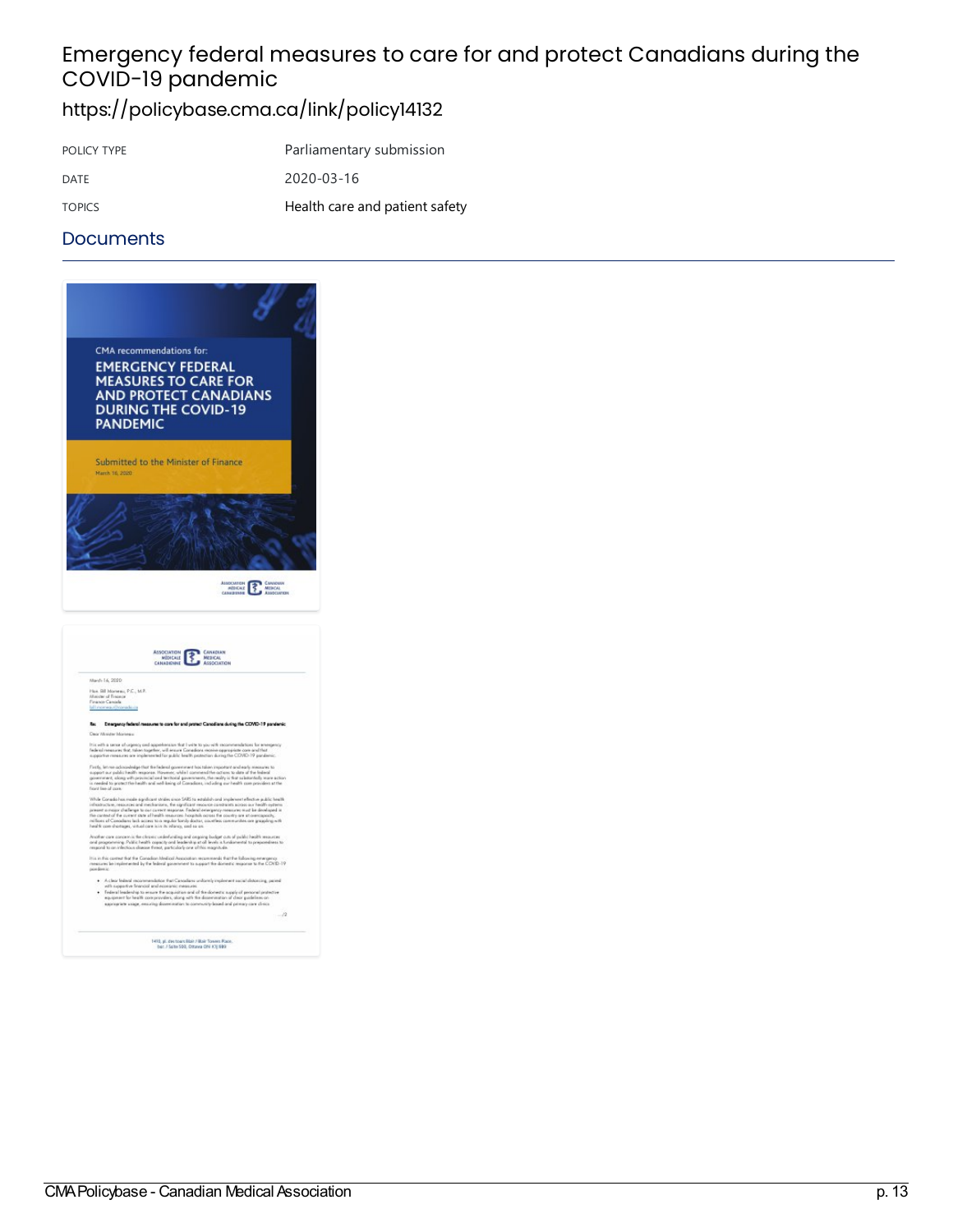# Appropriateness in health care <https://policybase.cma.ca/link/policy11516>

| Policy document                |
|--------------------------------|
| 2020-02-29                     |
| 2014-12-06                     |
| Health care and patient safety |
|                                |

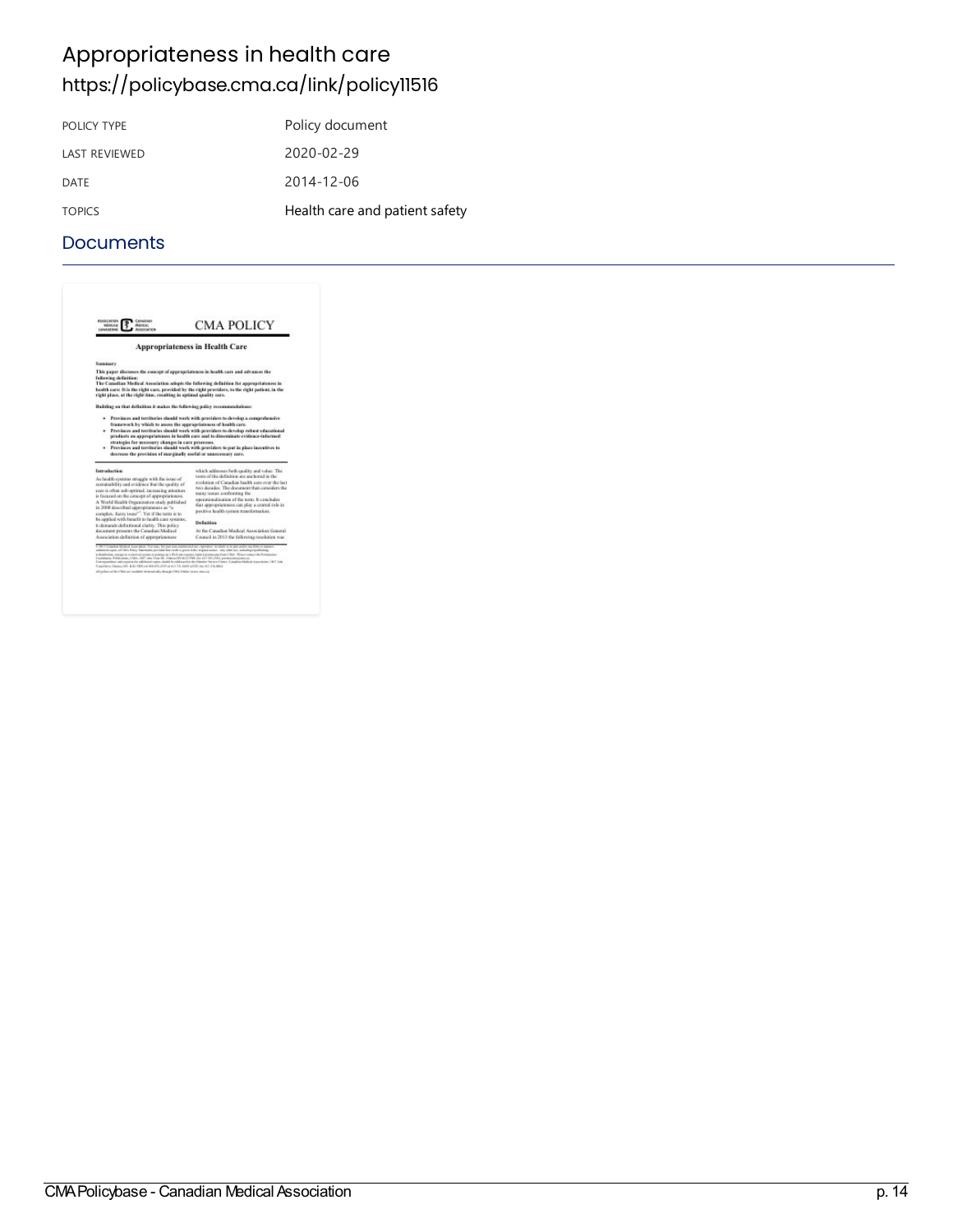# Health Canada consultation on proposed vaping products promotion regulations

# <https://policybase.cma.ca/link/policy14128>

| POLICY TYPE   | Response to consultation                        |
|---------------|-------------------------------------------------|
| DATE          | 2020-01-20                                      |
| <b>TOPICS</b> | Health care and patient safety                  |
|               | Population health, health equity, public health |

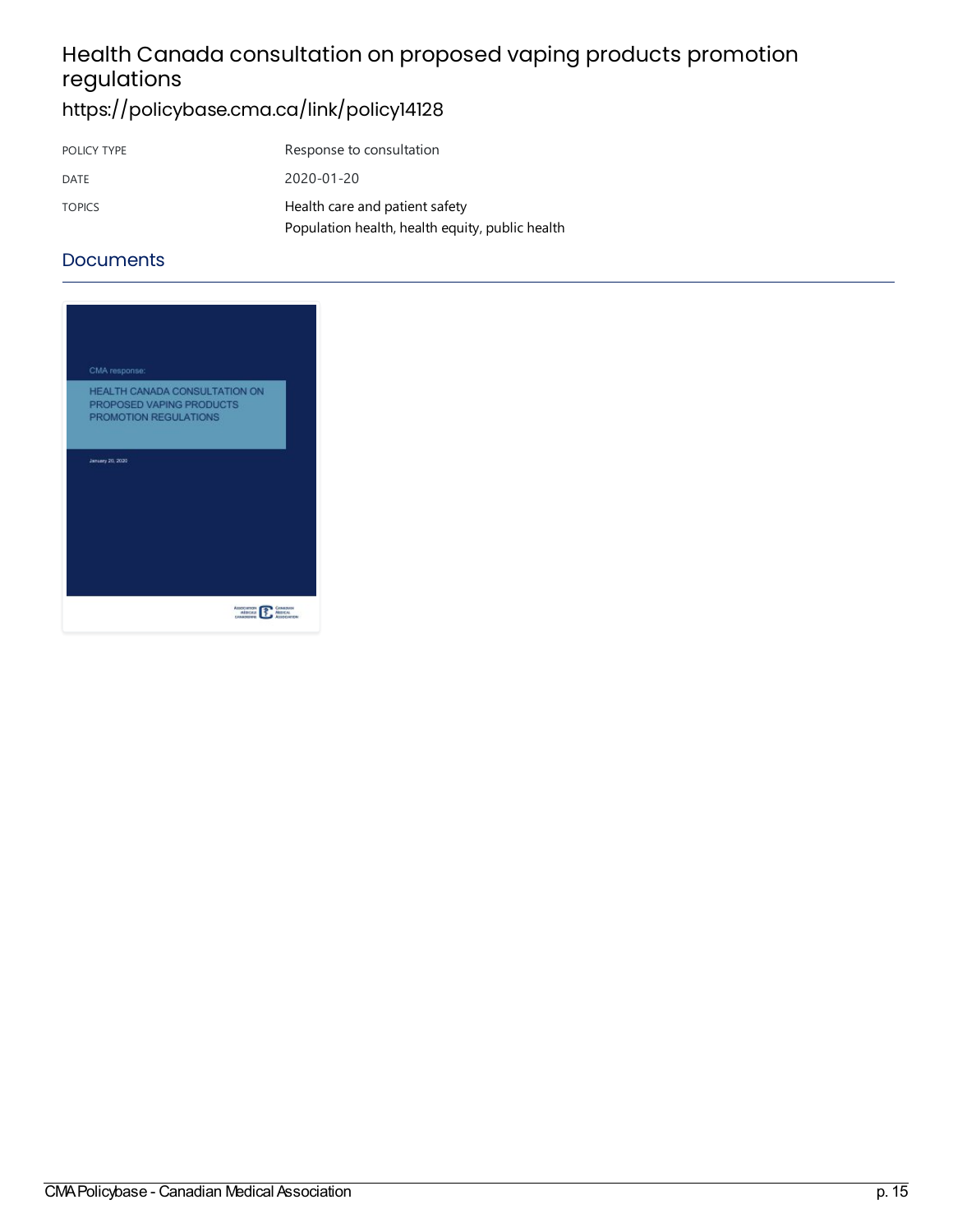## Organ and tissue donation and transplantation <https://policybase.cma.ca/link/policy14126>

| POLICY TYPE   | Policy document                                                      |
|---------------|----------------------------------------------------------------------|
| DATE          | 2019-12-07                                                           |
| REPLACES      | Organ and tissue donation and transplantation (update 2015)          |
| <b>TOPICS</b> | Ethics and medical professionalism<br>Health care and patient safety |

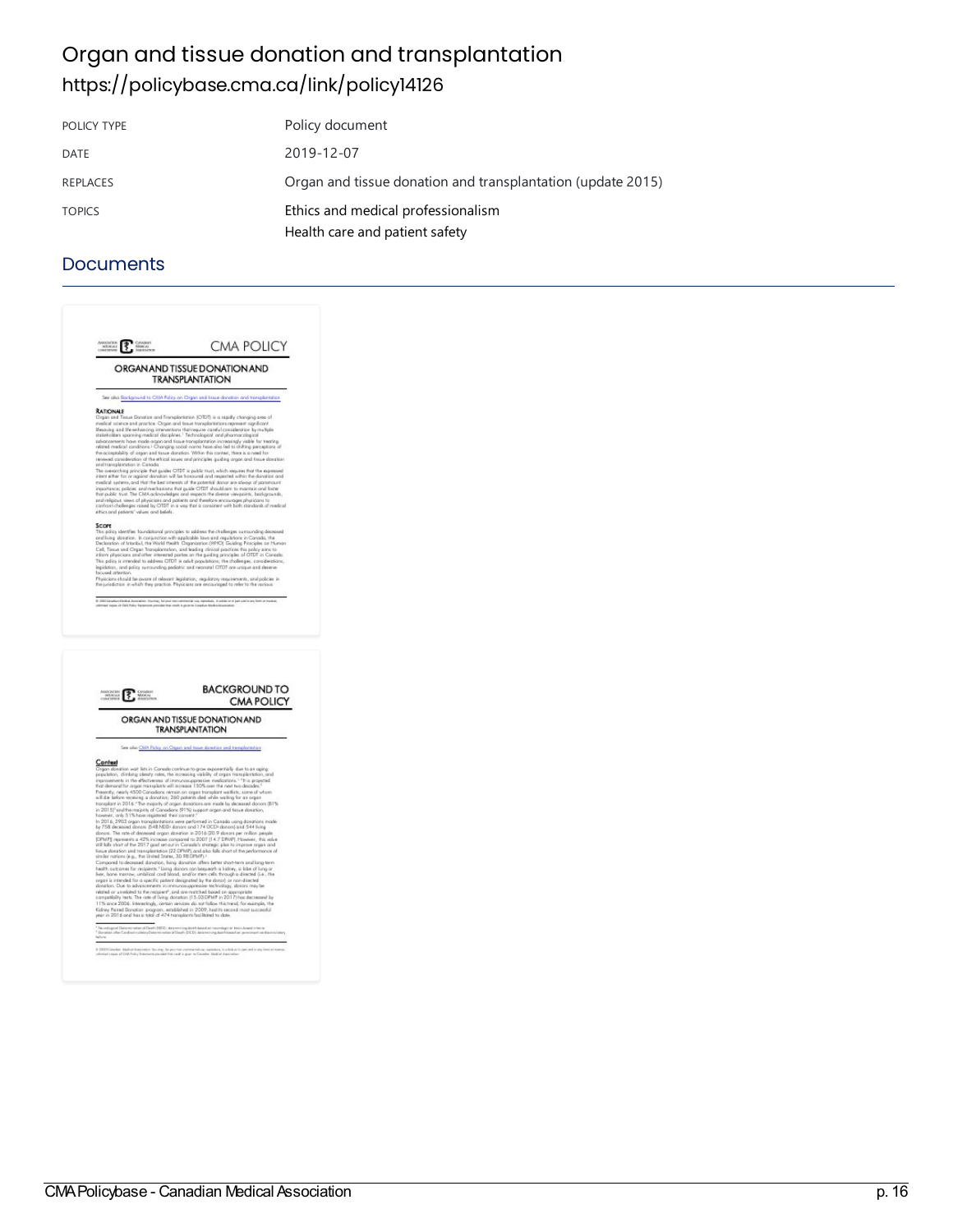## Clinical guideline for homeless and vulnerably housed people, and people with lived homelessness experience <https://policybase.cma.ca/link/policy14165>

| POLICY TYPE   | Policy endorsement                                                                |
|---------------|-----------------------------------------------------------------------------------|
| DATE          | 2019-10-17                                                                        |
| <b>TOPICS</b> | Health care and patient safety<br>Population health, health equity, public health |

| GUIDELINE = VULNERABLE POPULATIONS BEST                                                                                                                                                                                                                                                                                                                                                                                                                                                                                                                                         |                                                                                                                                                                                                                                                                                                                                                                                            |
|---------------------------------------------------------------------------------------------------------------------------------------------------------------------------------------------------------------------------------------------------------------------------------------------------------------------------------------------------------------------------------------------------------------------------------------------------------------------------------------------------------------------------------------------------------------------------------|--------------------------------------------------------------------------------------------------------------------------------------------------------------------------------------------------------------------------------------------------------------------------------------------------------------------------------------------------------------------------------------------|
| <b>Clinical guideline for homeless and vulnerably</b>                                                                                                                                                                                                                                                                                                                                                                                                                                                                                                                           |                                                                                                                                                                                                                                                                                                                                                                                            |
| housed people, and people with lived                                                                                                                                                                                                                                                                                                                                                                                                                                                                                                                                            |                                                                                                                                                                                                                                                                                                                                                                                            |
| homelessness experience                                                                                                                                                                                                                                                                                                                                                                                                                                                                                                                                                         |                                                                                                                                                                                                                                                                                                                                                                                            |
| Keyin Pattie IND INCISc, Claire E. Kendall MD PhD, Tim Askey PhD, Olivia Magwood MPk,                                                                                                                                                                                                                                                                                                                                                                                                                                                                                           |                                                                                                                                                                                                                                                                                                                                                                                            |
| Anno Andermann M3 5Phil, Ginetta Salcalaggio M3 MSc, David Ponka M3CM MSc, Gary Bloch M3,<br>Vae esta Brcic MS, Etic Agbata MPH HSc, Keckrapa Thawors PNS, Testy Hansigan, Andrew Bond HD,<br>Supan Cro ata HD, Ritika Gori HD, Esther Shaereaker PhD, Jean Zhuo Jing Wane BHSc, Sebastian Mart MSW.<br>Harneel Kaur BHSc. Christine Histinew MSc. Seeds Shanza Hashesi BA. Ammur Saud, Thorase Pigeott ND.<br>IVeil Arya MD, Nicola Kozlich MD, Michaela Beder HD, Dale Guerder MD RFH, Needy Muckle EScN RNA.<br>Shephon Huizing ND, Video Sheppiopoulos ND, Pater Tugwell HD |                                                                                                                                                                                                                                                                                                                                                                                            |
| City as CIRA/2020 Handi N H2 (240-54, doi: 10.15010) Hai 192777                                                                                                                                                                                                                                                                                                                                                                                                                                                                                                                 |                                                                                                                                                                                                                                                                                                                                                                                            |
| CMA/Productive auditors to be view at hill ps: (Associables of completes) resigned units/200777-guider                                                                                                                                                                                                                                                                                                                                                                                                                                                                          |                                                                                                                                                                                                                                                                                                                                                                                            |
| Tow educated activity of various armagina, handsapplistic 20.1533 V map 203 200                                                                                                                                                                                                                                                                                                                                                                                                                                                                                                 |                                                                                                                                                                                                                                                                                                                                                                                            |
| ameless and culverably brased sepulations are liables-<br>gavesure and continue to grow in reaminers in orient and<br>rusal sellings as hours of a handadon callabs saids gas-                                                                                                                                                                                                                                                                                                                                                                                                  | <b><i>NEY POINTS</i></b><br>. Clinical generoment producer of homelines analysismodels because                                                                                                                                                                                                                                                                                             |
| tallastics and australy automo- Collecture), they have danger-<br>sus listing conditions and manipulization within boolth care cyc-<br>tents." Nowman, providers can improve the bookbook programme<br>are bured rec or rainwoldy bouned, wont poses fully by following<br>evidence fusual initial steps, and enclose with communities and                                                                                                                                                                                                                                      | prepolations when hit reducts tailoring approve function personnel<br>beywardians photosis, apatrad associated operations<br>inaunta, and adversary for compositions are primary boalth care.<br>4. As initial states in the same of bornings and extractedly because<br>propolations, promotered exposition/housing is nitronally<br>resonancial, and notes as answers in the scoremented |
| admission grand compensation promission, 222<br>Recally conduct. "Autorisources" encampages all individ-<br>sals without stable, preseased and assessiable hoasing, or lask-<br>ing the introducte prospect, means and ability of acquiting (1).                                                                                                                                                                                                                                                                                                                                | 4 Cass in analyzimum interventions, with an exact to pophone in<br>wastern, and in appearance and contained and compared and many<br>kery and its address related in many problems on index of knowing<br>niker madelalides.                                                                                                                                                               |
| Under such canditions, individuals and families face interanting<br>social, recent and physical booth risks that significantly increase<br>meeting in and not table. " For manuale, jumple who are homesters<br>and valvasable haspend momentum a standinardly higher preva-                                                                                                                                                                                                                                                                                                    | · Harristelection interventions, such as supervised conservation<br>dedition, and a restricted target adaptation for a positive of<br>alwarder, with an option agreed transierent, and excellent maked<br>for people who any substances.                                                                                                                                                   |
| less e al bauma, merdal l'esdèvrientitiers and solitiare e use de-<br>andors than the growed population. <sup>13</sup> Canadian research reports<br>that people who experience boorsteamers face life experiances.<br>as branas 41 gears for now and 12 pears for success'."<br>il generation ago, baseriera Canadians saver largely middle-<br>aged, single avenue large when articopy." Today, the epidemiol-                                                                                                                                                                 | Purche spinishes, over capacity writers and piecesy care<br>providers are well placed to identify social causes of your brailly.<br>and provide a test latins to pole of everload homes." "Apatient's<br>residual homes in "a facely practice defined by its patients as the                                                                                                               |
| agy has shifted to include higher proportions of monen, youth,<br>indeptions people (Box 11, interprets, older adults and people<br>from rand communities." <sup>164</sup> For example, family harmfressmen<br>Gend Unnieftere Foreceferoarens among slepenshed stubboes and<br>youth) is a substantial, pri hidden, part of the triva. 5 In 2016, of                                                                                                                                                                                                                           | place they feel must corole table presenting and chocasting their<br>personal and limity braths and reeding raceros " Medical<br>case is "maddy ascreation, central art the patients' ments, pre-<br>valed throughout mory stage of Me, and anothrody integrated<br>with sides sensors in the bandivasce system and the consecueity"                                                       |
| the extended 215/000 learnitess propin in Canada, 27.3% were<br>nearest. 18.7% more peals. 5% more record investments or<br>migrants, and a gruning mander generationers and tenton."                                                                                                                                                                                                                                                                                                                                                                                           | Milen Custine in a cardinal home cal. Primary care providers are<br>also sell positioned to mobilize bodds premition, disease pre-<br>vention, slagsurals and breatment, and rebalolitation services."                                                                                                                                                                                     |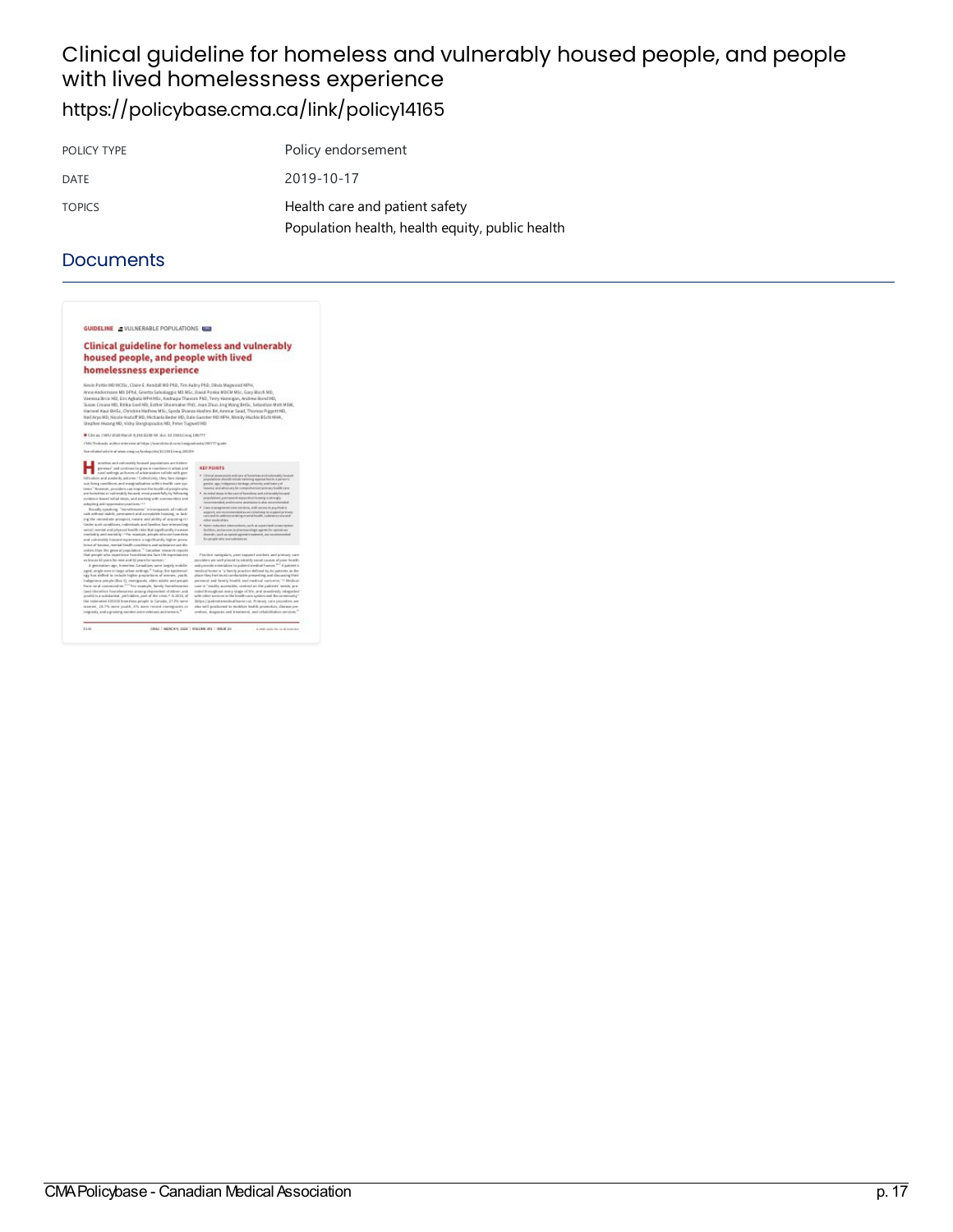# Health Canada consultation on vaping products labelling and packaging regulations

# <https://policybase.cma.ca/link/policy14124>

| POLICY TYPE   | Response to consultation                        |
|---------------|-------------------------------------------------|
| DATE          | 2019-09-05                                      |
| <b>TOPICS</b> | Health care and patient safety                  |
|               | Population health, health equity, public health |

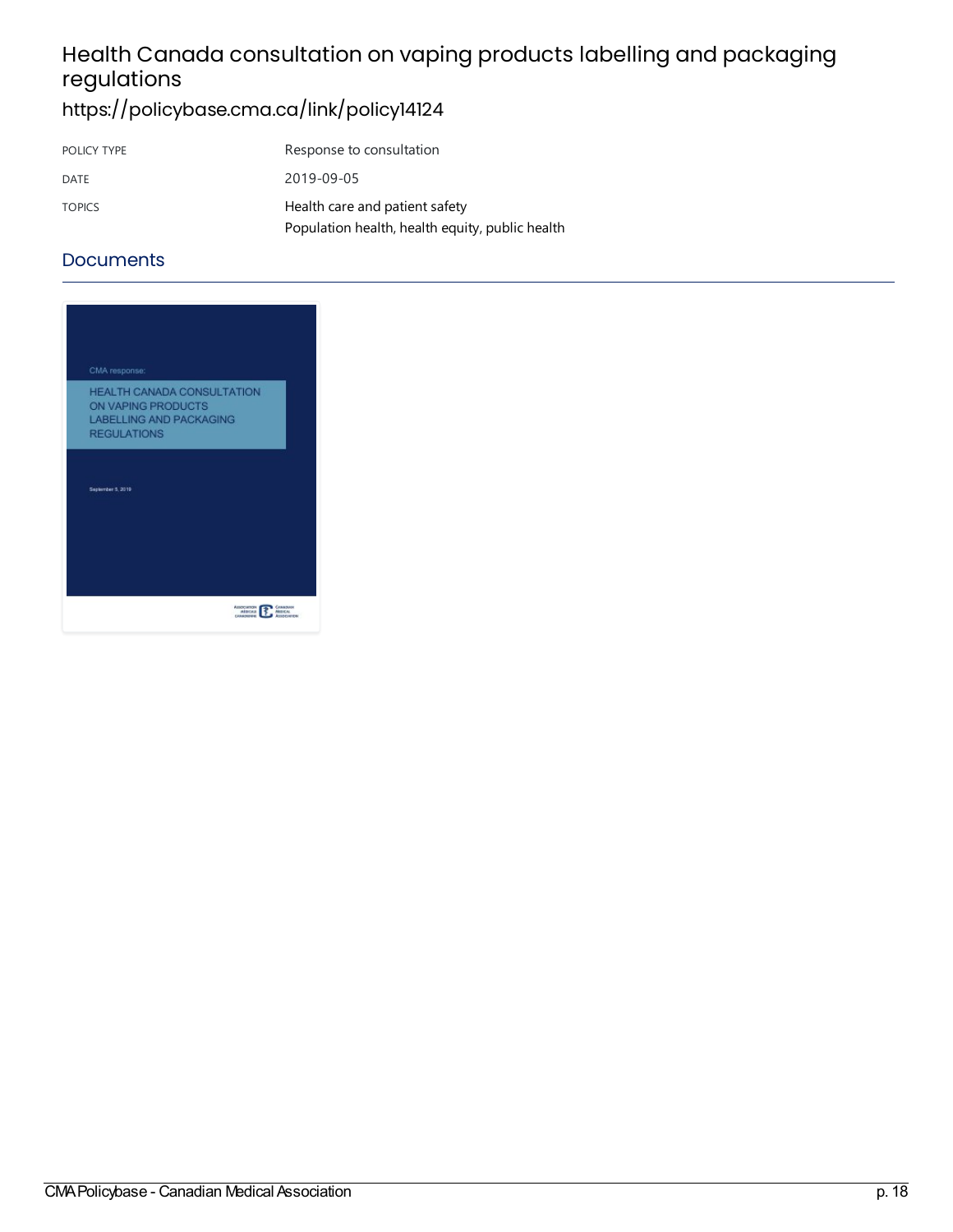### Health Canada consultation on potential market for cannabis health products that would not require practitioner oversight <https://policybase.cma.ca/link/policy14125>

| POLICY TYPE   | Response to consultation                        |
|---------------|-------------------------------------------------|
| DATE          | 2019-09-03                                      |
| <b>TOPICS</b> | Health care and patient safety                  |
|               | Population health, health equity, public health |